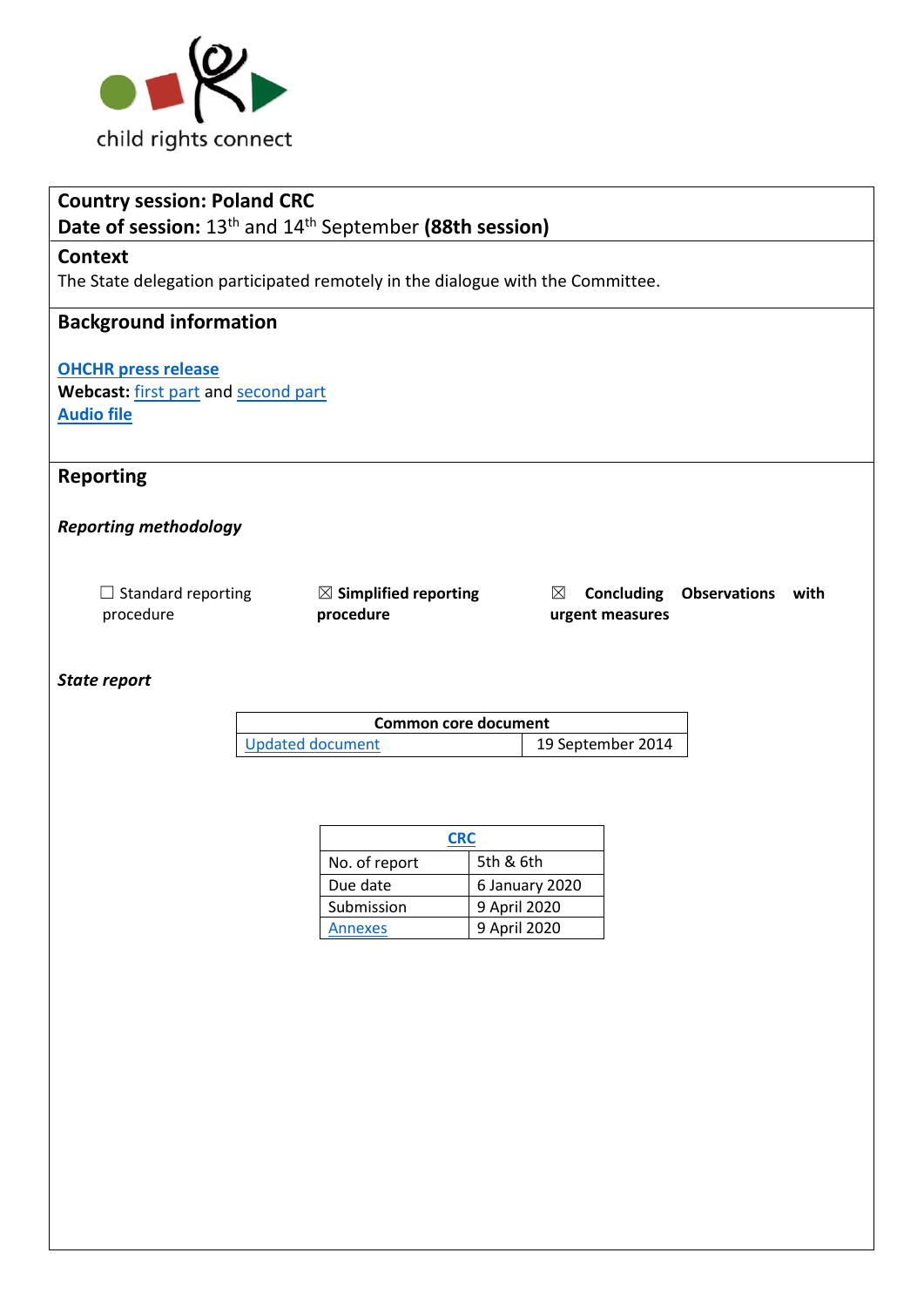

| • Client Earth<br>Federation for Women and Family Planning, Poland<br>Justicia Juvenil International<br>StopIGM.org / Zwischengeschlecht.org<br>The Ordo Iuris Institute for Legal Culture<br><b>NGOs</b> | <b>Written inputs</b> |                                                                                                                                                                                                                                                                                                                                                                                                                                                                             |  |
|-----------------------------------------------------------------------------------------------------------------------------------------------------------------------------------------------------------|-----------------------|-----------------------------------------------------------------------------------------------------------------------------------------------------------------------------------------------------------------------------------------------------------------------------------------------------------------------------------------------------------------------------------------------------------------------------------------------------------------------------|--|
| <b>National Secular Society</b>                                                                                                                                                                           |                       | National Coalition: Association for Legal Intervention, ATD Czwarty<br>Świat, Comenius Foundation for Child Development Towards<br>Dialogue Foundation, Empowering Children Foundation, The<br>Integration Foundation, Helsinki Foundation for Human Rights, La<br>Strada Foundation against Trafficking in Persons and Slavery, Polish<br>Committee of EAPN, Polish Foster Care Coalition, School with Class<br>Foundation, SOS Children's Villages Poland, UNICEF Poland. |  |

# **State delegation**

The [delegation of Poland](https://tbinternet.ohchr.org/_layouts/15/treatybodyexternal/Download.aspx?symbolno=INT%2fCRC%2fLOP%2fPOL%2f46611&Lang=en) was large and multisectoral. The members of the delegation were mainly from the Ministry of Family, Labour and Social Policy, but also from the Permanent Mission of the Republic of Poland to the United Nations Office in Geneva, the Ministry of Justice, the Ministry of the Interior and Administration, the Ministry of Education and Science, and the Ministry of Health.

The presence of the Chair of the National Commission for the investigation of case of activities against sexual liberty and decency against minors under the age of 15 is also noteworthy.

# **Committee's Task Force members**

| Name & Last Name              | Country         |  |
|-------------------------------|-----------------|--|
| Velina Todorova (coordinator) | <b>Bulgaria</b> |  |
| Aïssatou Alassane Sidikou     | Niger           |  |
| Suzanne Aho Assouma           | Togo            |  |
| <b>Faith Marshall-Harris</b>  | <b>Barbados</b> |  |
| Benoit van Keirsblick         | Belgium         |  |
| Sopio Kiladze                 | Georgia         |  |
|                               |                 |  |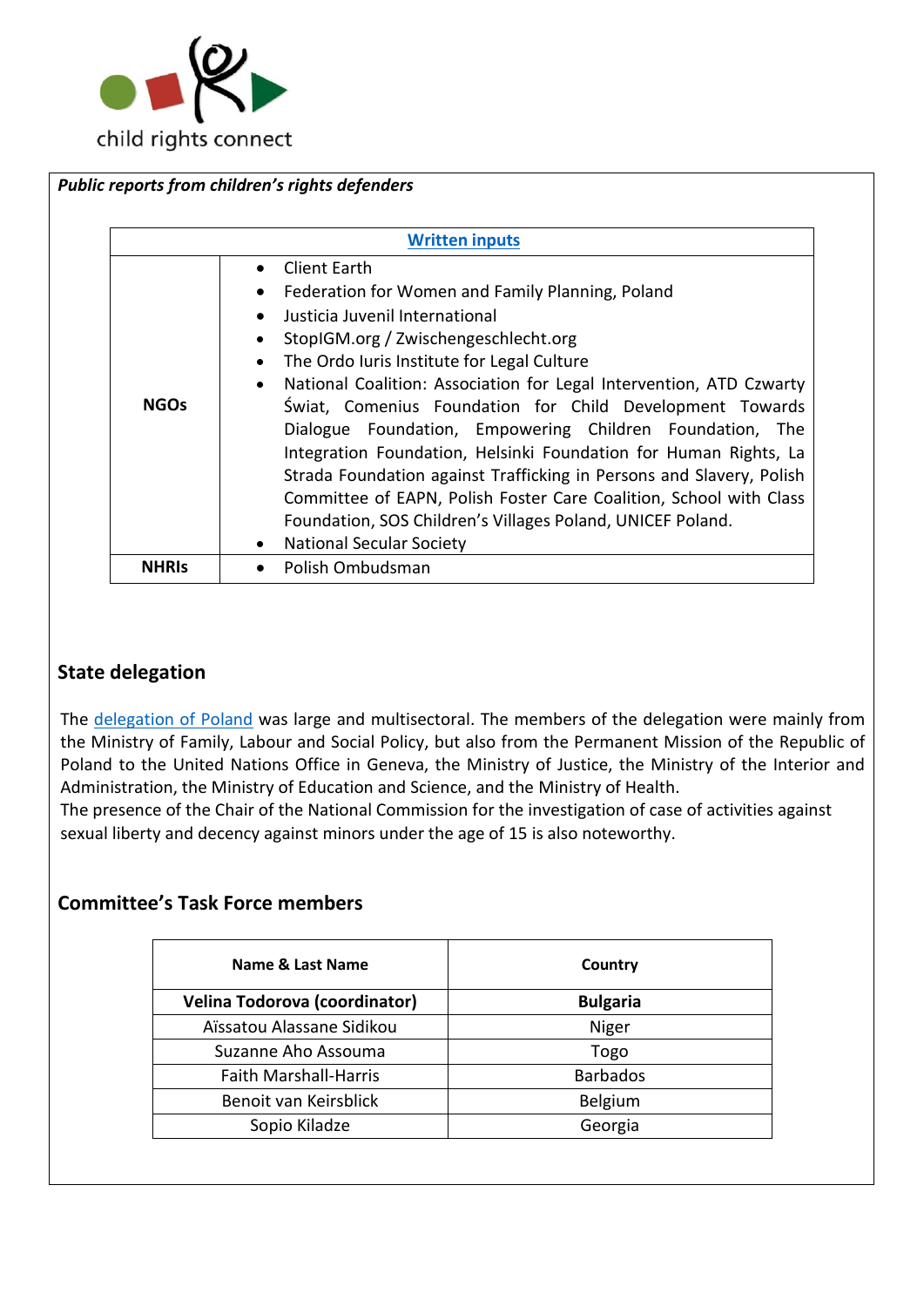

## **Dialogue description**

## i. Character of the dialogue

The online dialogue was dynamic and constructive. The discussion was technical and the answers provided by the members of the delegation were very focused. However, the delegation did not always provide answers the Committee's questions and the Committee had to insist on many occasions.

## ii. General assessment made by the Committee

The Committee stressed that it was aware of the legislation in place, but was rather interested to raise questions on its practice. The Committee also expressed its regret that the discussion was not held in person but wished Poland every success in its reforms*.*

iii. Main issues discussed:

### **General Measures of Implementation**

Reservations: The Committee raised a question about Poland's interpretative declarations to articles 12 to 16 and 24 of the Convention. The Committee asked the government to explain the Poland's interpretative declarations to articles 12 to 16 and 24 of the Convention, noting that they are inconsistent with the objectives and purposes of the Convention. According to the Committee, Poland has no legal basis for its interpretative declaration, which makes it an ambiguous declaration. The response of the delegation is that the current interpretation of the Committee seems to be very far from the Polish position on the place of the child in the family. The Committee asked the delegation about the discrepancies between their law and the provisions of the Optional Protocol on a Communications Procedure (OPIC), which could pose a problem and prevent Poland from ratifying this protocol.

#### **General Principles**

- **Non-discrimination:** The Committee asked Poland about the action plan of the Group in charge of the non-discrimination principle. According to the delegation, the school has the obligation to provide all necessary conditions for the development of the child (reference to the Education Act). School headmasters in collaboration with psychologists can also work with social welfare services. There is a document entitled "Safe School. Risks and preventive measures recommended to ensure students' physical and digital safety" which contains a series of recommendations for activities that can be carried out to ensure the well-being of children.
- Respect for the views of the child: The Committee asked the delegation about the inclusion of the child's perspective in judicial procedures. It asked whether there was any specific legislation determining these conditions. The delegation referred to article 32 of the Constitution and indicated that the consideration of the child's point of view is very concrete and explicitly included in the Code of Judicial Procedure.
- **Children's rights Ombudsman:** The State delegation explained that in 2000, an Ombudsman for children's rights was established. The Ombudsman has the possibility to bring a case to any court in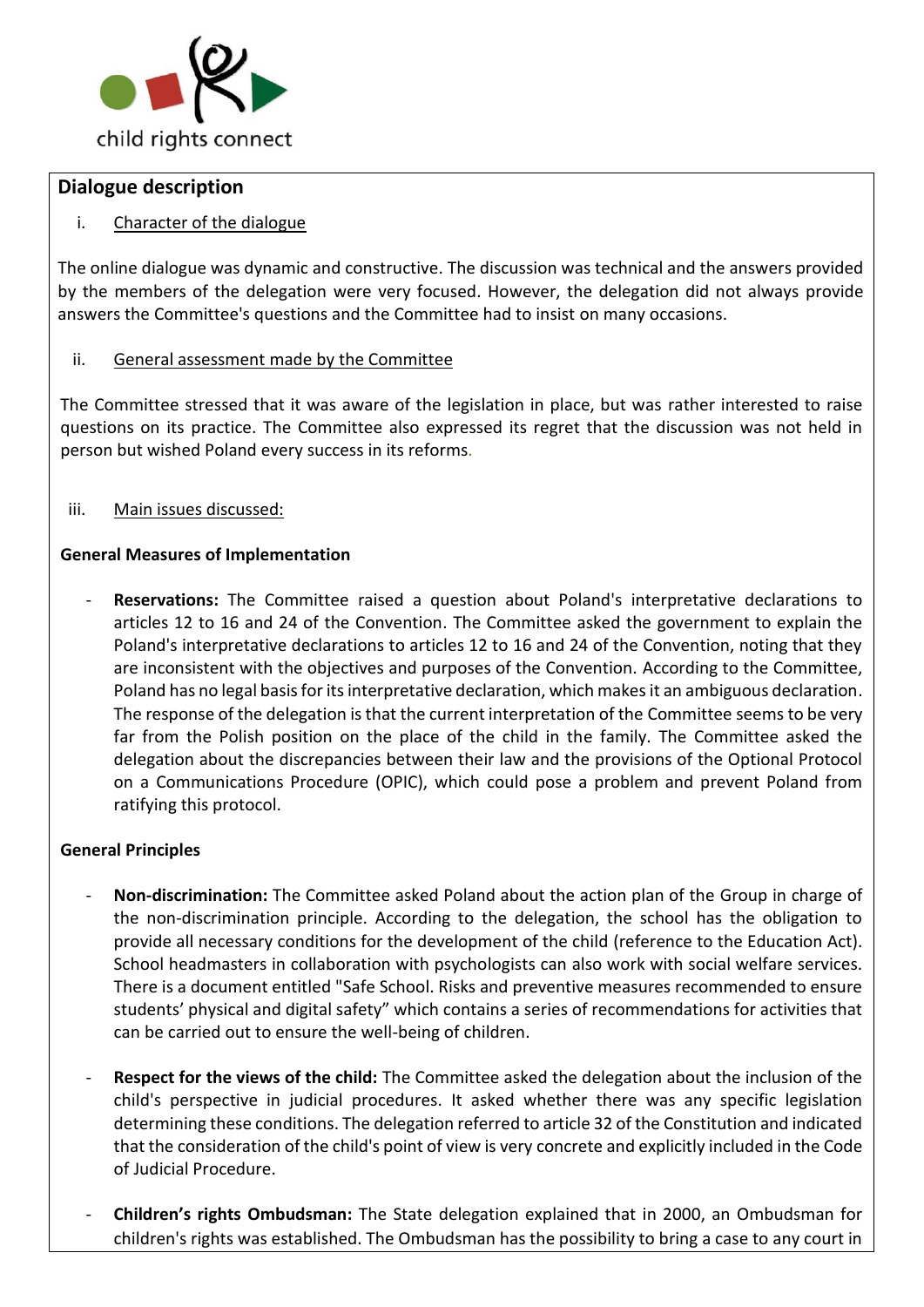

Poland. The Ombudsman for the Rights of the Child is in direct contact with children and examines all complaints individually. Cases brought by children are dealt with confidentially. There is special funding.

### **Violence against children**

- **Corporal punishment:** The Committee focused on measures taken to combat corporal punishment, especially domestic violence. According to statistics, this is still a problem in Poland. The delegation replied that this was a priority and that court decisions on this issue are laid down in the penal code. Poland agreed that there was a need to increase the awareness of judges and other parties involved, especially through a psychological approach. In 2016, a legal ban on corporal punishment was adopted including a law introducing new measures of protection against sexual crimes.

#### **Family Environment and Alternative Care**

- **Institutionalization of children:** The Committee asked whether Poland was planning to adopt measures on the institutionalisation of children. Poland stated that deinstitutionalisation has been foreseen in social policies and in different areas for several years. A Committee member raised concerns about institutional care, as there were children in foster care who could not be returned to their biological families or be placed with an adoptive family. The delegation answered that the number in children in foster care continued to decrease, and that the temporary character of a such tool was essential. Next year, the Ministry of the Family planned a social initiative to promote the role of foster families.

#### **Basic Health and Welfare**

- **Children with disabilities:** The delegation presented the 2017 Programme for Life, in which assistance for children with special needs is foreseen. An inclusive education project is also underway, with sign language education for deaf children.

#### **Special Protection Measures**

- **Juvenile justice:** The State delegation affirmed that Poland does not punish children. However, criminal responsibility is still provided between 17 and 18. For those under 17, educational treatment or corrective measures are an option.

# **Recommendations of the Committee**

In its [Concluding Observations,](https://tbinternet.ohchr.org/_layouts/15/treatybodyexternal/Download.aspx?symbolno=CRC%2fC%2fPOL%2fCO%2f5-6&Lang=en) the Committee drew the State party's attention to the need for urgent measures concerning the following areas:

• **Non-discrimination**: The Committee recommends the State to **amend the relevant legislation to ensure protection against all forms of discriminatio**n and **to ensure that such incidents are investigated and that perpetrators are brought to justice**. The Committee also commends the State to systematically **undertake awareness raising and education on the issues of discrimination,**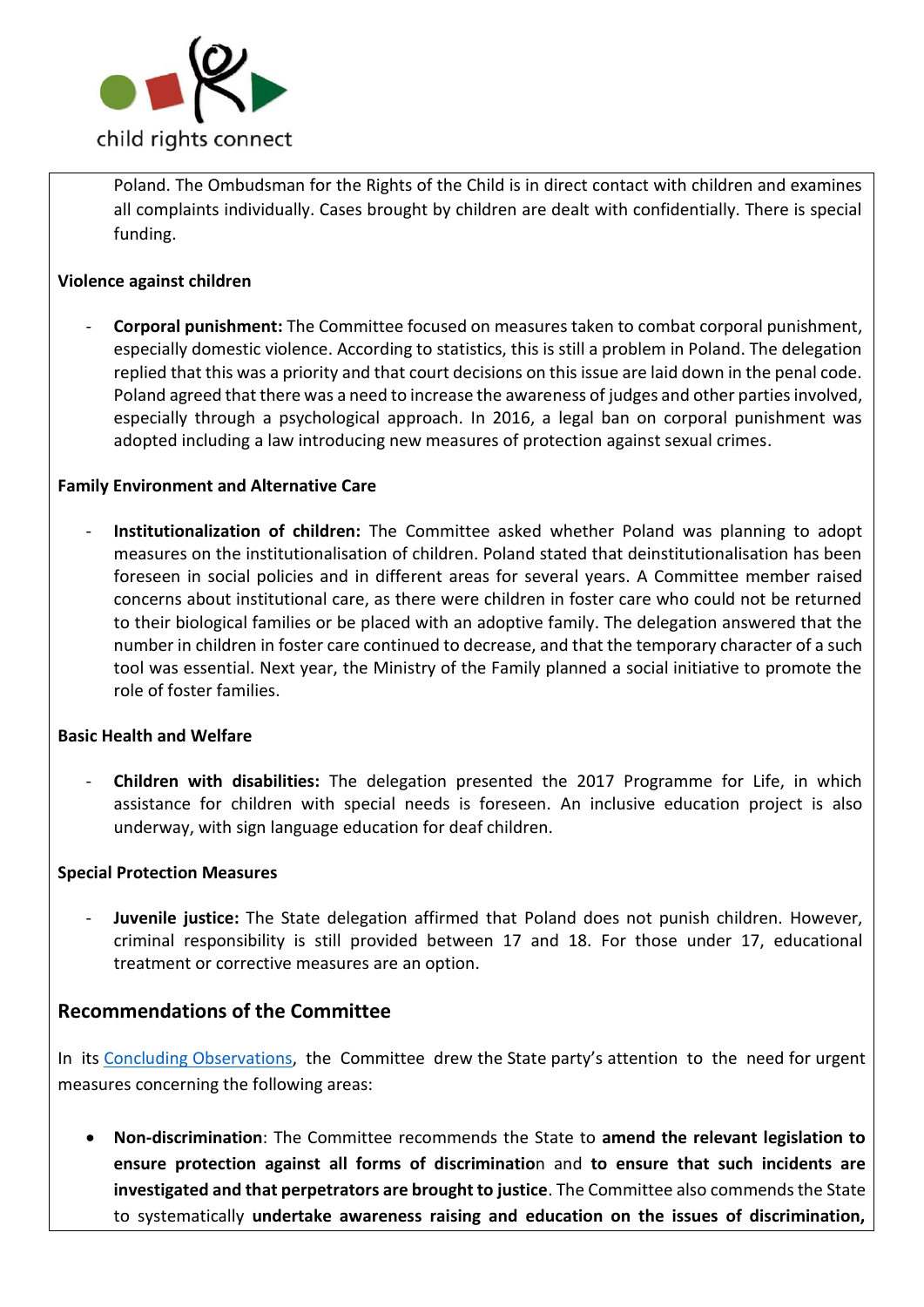

**intolerance and hate speech against children**. The State also needs **to strengthen the measures to prevent and eliminate gender stereotypes, intolerance and discrimination.**

- **Freedom of thought, conscience, and religion:** The Committee recommends that the State party **respect the right of the child to freedom of thought, conscience, and religion in education**, in accordance with international standards, which implies that the secular public school system promotes a culture of equality and inclusion, and ethics classes are available in all schools as an alternative to religion classes.
- **Freedom of child from all forms of violence:** The Committee would like the State to formulate, with the involvement of children, a **comprehensive strategy for preventing, combatting, and monitoring all forms of violence against children**, including bullying and digital violence and **to consider extending** the expired National Programme for Countering Domestic Violence 2014-2020. The Committee recommends strengthening measures to **eradicate corporal punishment**, particularly at home and domestic violence. The State should also ensure that **health care and educational institutions are legally required** to develop internal standards of safeguarding children against violence; and encourage the **reporting of all forms of violence against children.** Finally, the State party must ensure that **all cases of violence against children are investigated** and **prosecuted and that perpetrators are brought to justice**; and the State also needs to **strengthen programmes and services for the prevention, recovery, and social integration of child victims**.
- **Sexual exploitation and abuse:** The Committee urges Poland to **continue its efforts to ensure that all cases of sexual abuse of all children until the age of 18 are reported, investigated and prosecuted**, including in the **circle of trust such as the family and in the Catholic church.** The Committee also urges the State Party to **collect disaggregated data related to cases of sexual abuse against childre**n, including **involving the Catholic clergy,** and provide in its next periodic report **detailed information on reports of such abuse and associated investigations, prosecutions and convictions.** Poland also needs to **ensure legal and budgetary basis for the child friendly and multidisciplinary support centres (Barnahus);** and **to consider withdrawal of the names of children who have committed sexual offences from the Register of Sexuel Offenders** and **to ensure that they receive appropriate therapeutic support**
- **Health and health services:** the Committee recommends that the State party **enhance the quality and coverage of maternal** and child health services and **improve access to cancer treatment,** as well as **raise awareness on the early signs of cancer**. The Committee also expects the State **to ensure financial support for the provision of palliative care for children**, as well as the **availability of and equitable access to outpatient health care**, particularly neonatology, paediatrics and orthodontic care, for all children in the country. The Committee also recommends that Poland adopt **measures to increase the vaccination rate**, through campaigns and training of health professionals. Finally, the State party should **support the promotion of best practices in breastfeeding** and **address the issue of child obesity**.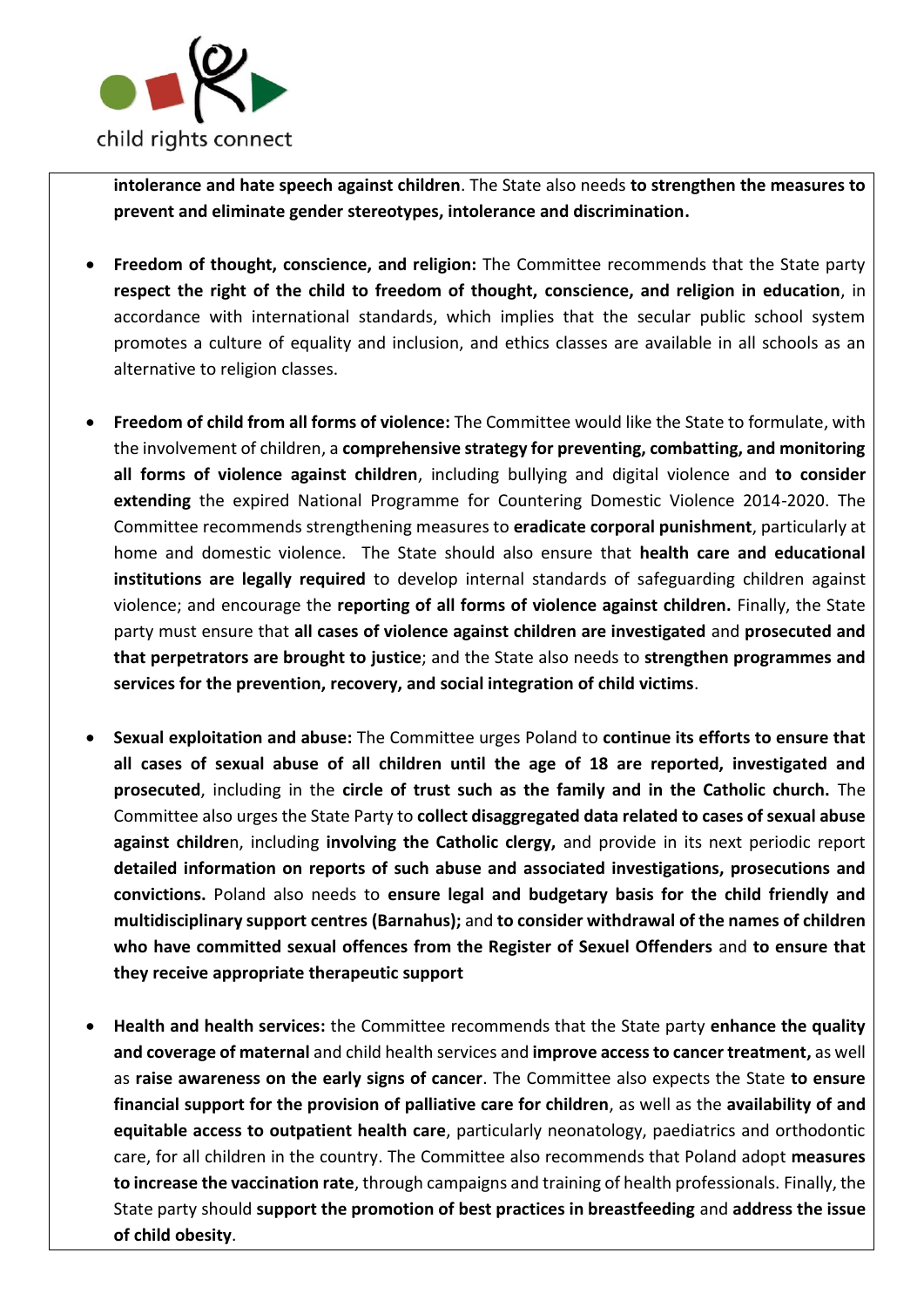

• **The administration of child justice**: the Committee urges the State party to **bring its child justice system fully into line with the Convention**. The State Party must **apply the minimum age of criminal responsibility at 15 years** below which a child cannot be held responsible in criminal law proceedings and cannot be detained in a child detention center (youth education center). The **age limit for the juvenile justice system should be increased** to 18 years. The State must also ensure that responses **to children's offences are appropriate to their circumstances,** with a preference for **non-judicial measures and non-custodial sentences;** and that regulations which provide for a maximum stay of three months in juvenile shelters strictly enforced. As a final measure, the Committee recommends that the State party ensure that **special protective conditions for the hearing of a child witness or victim are guaranteed**.

The Committee drew the State party's attention to the recommendations concerning the following areas:

- General Measures of implementation: **reservations; legislation; coordination; allocation of resources; data collection; independent monitoring; cooperation with civil society; dissemination, awareness-raising and training; children's rights and the business sector**
- Definition of the Child;
- General principles: **best interests of the child; respect for the views of the child**
- Civil rights and freedoms: **birth registration and nationality; right to identity**
- Family environment and alternative care: **family environment; children deprived of a family environment**
- **Children with disabilities;**
- Basic health and welfare: **mental health; adolescent health; standard of living**
- **Education leisure and cultural activities;**
- Special protection measures: **asylum-seeking and refugee children and children in situations of migration; children belonging to minority groups**; **children in street situations**;**sale, trafficking and abduction**

# **Sustainable Development Goals**

Throughout its Concluding Observations the Committee referred to the following targets:

- 16.9 to recommend the State party to strengthen the prevention of statelessness among children
- 16.2 regarding freedom of the child from all forms of violence
- 3.8 regarding health coverage
- 3.4 to conduct research into the root causes of suicide and to develop a suicide prevention strategy
- 3.5, 5.6 to expand the scope of the compulsory Family Life Education and to ensure full access to sexual and reproductive health care services
- 3.9, 13.5 regarding the adoption of urgent mitigation measures in line with greenhouse gas emission targets and to place the rights and participation of children at the centre of national and international climate change adaptation and mitigation strategies
- 1.3 to develop a national poverty reduction strategy